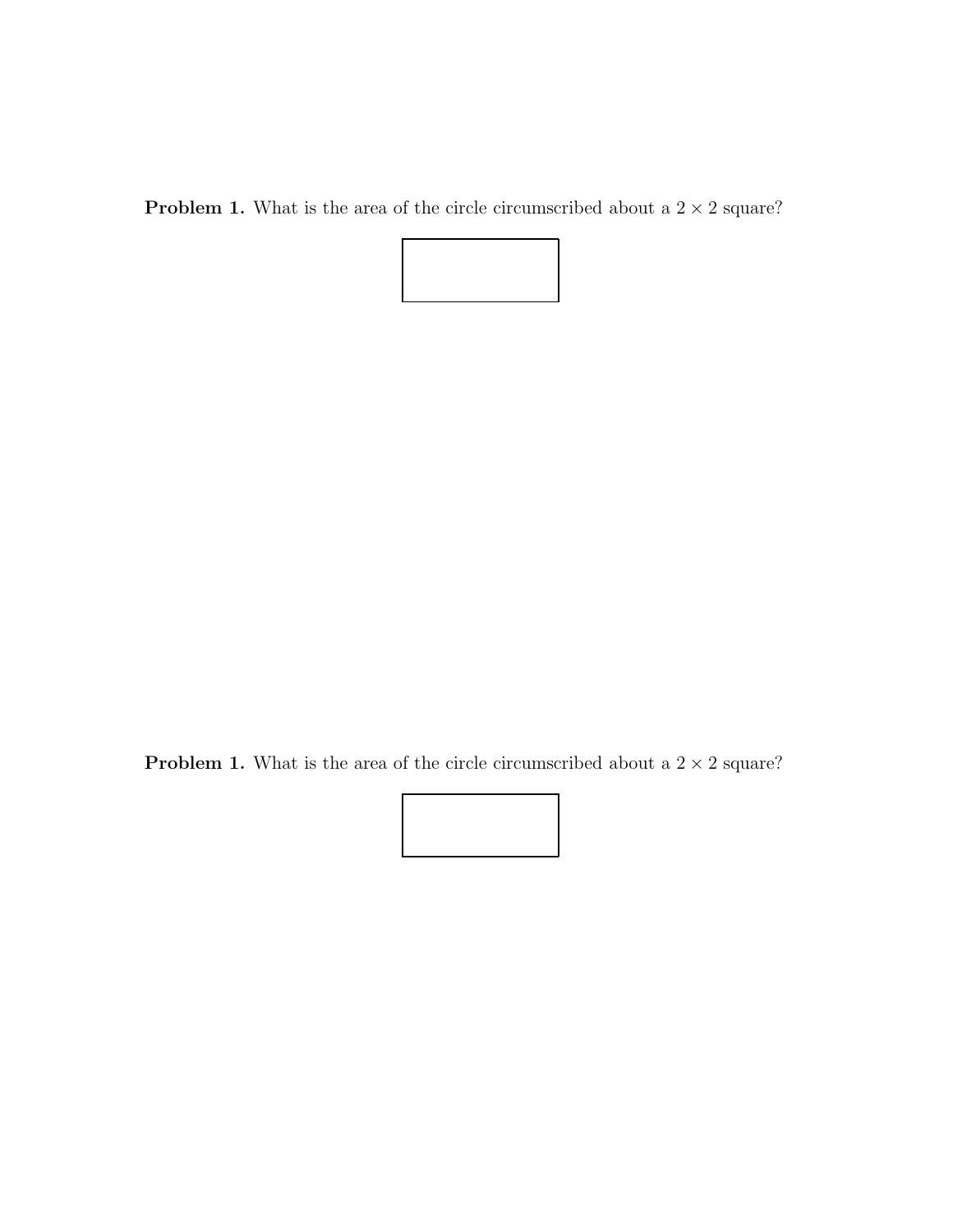Problem 2. An inflatable beach ball has the shape of a regular dodecahedron. If its surface area is doubled, then by what factor does its volume increase?



Problem 2. An inflatable beach ball has the shape of a regular dodecahedron. If its surface area is doubled, then by what factor does its volume increase?

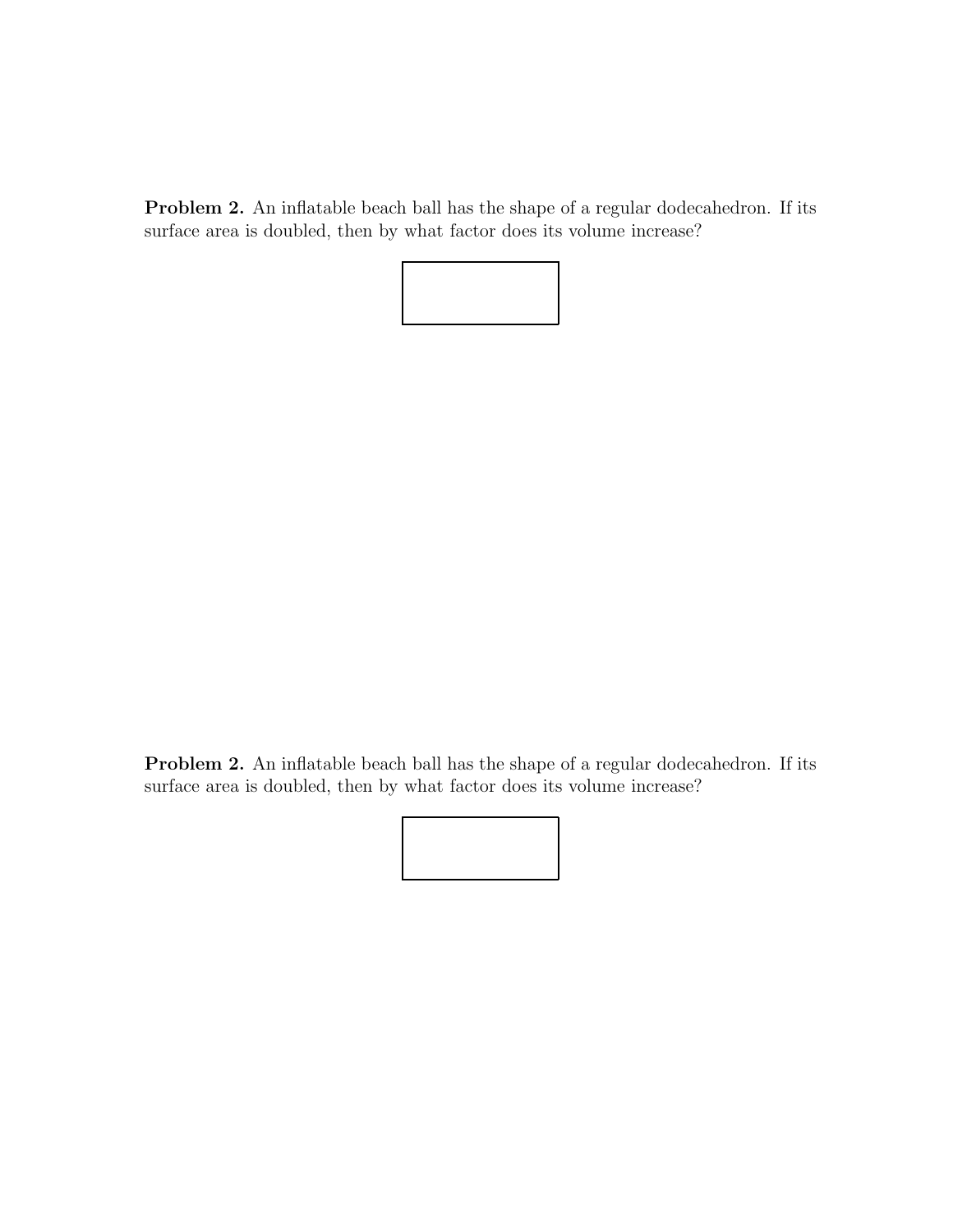Problem 3. A car was driven 360 miles at constant speed. If the trip had been taken 5 mph slower, it would have taken an extra hour. What was the speed of the trip, in mph?



Problem 3. A car was driven 360 miles at constant speed. If the trip had been taken 5 mph slower, it would have taken an extra hour. What was the speed of the trip, in mph?

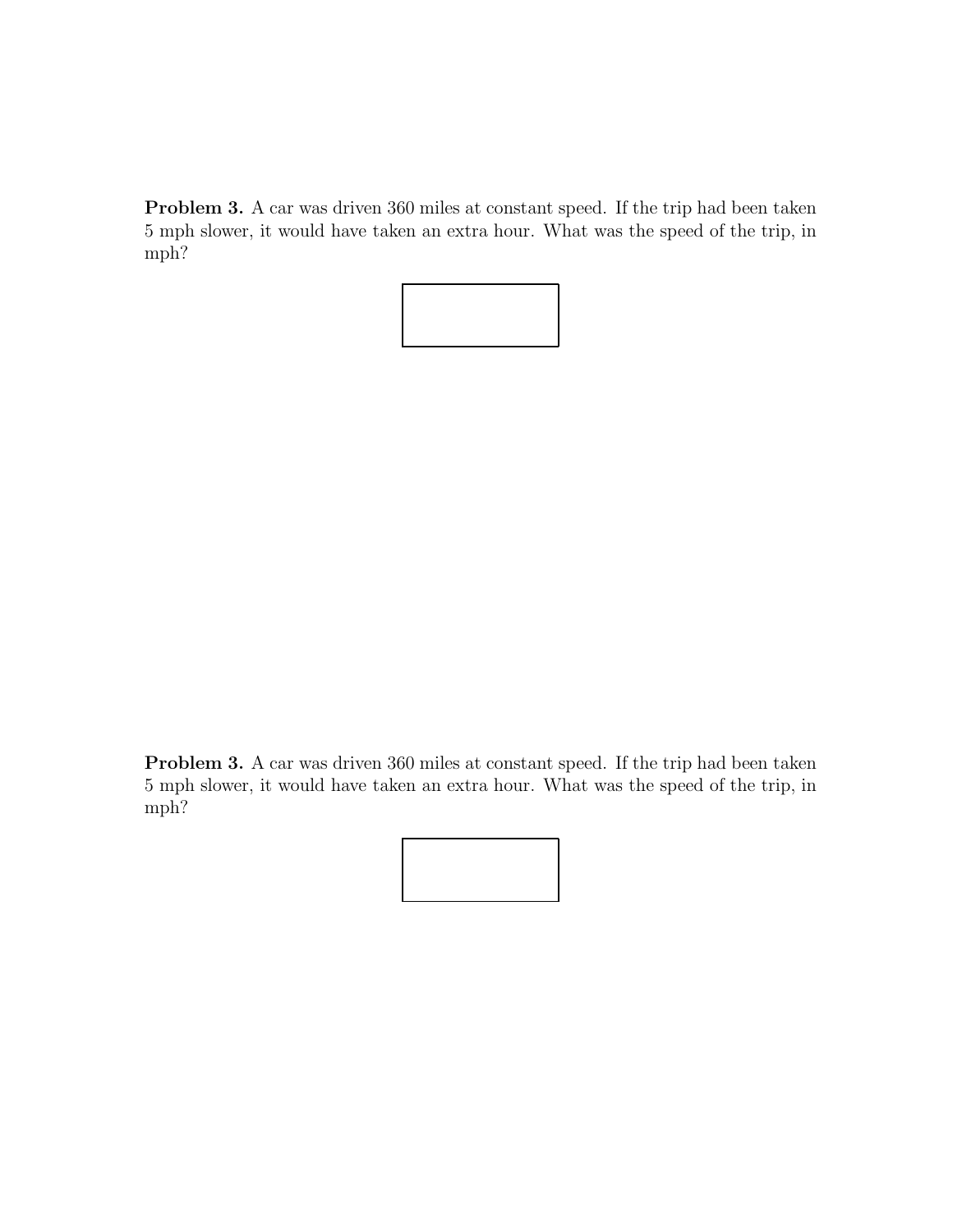Problem 4.

$$
(i+1)^{10} + (i-1)^{10} = ?
$$

Problem 4.

$$
(i+1)^{10} + (i-1)^{10} = ?
$$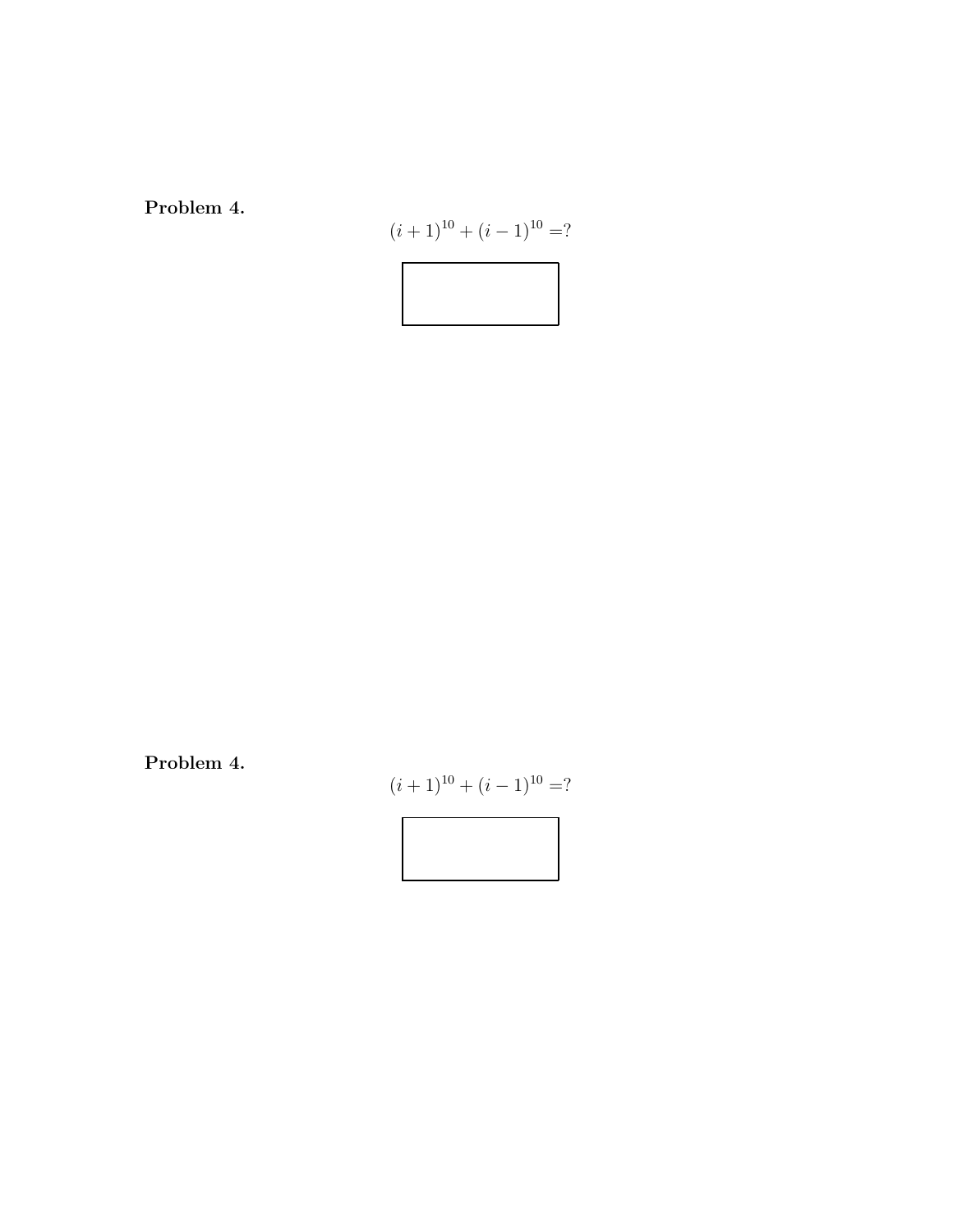Problem 5. Express in terms of the fewest number of square roots possible:



Problem 5. Express in terms of the fewest number of square roots possible:

$$
\sqrt{7+4\sqrt{3}} + \sqrt{7-4\sqrt{3}}
$$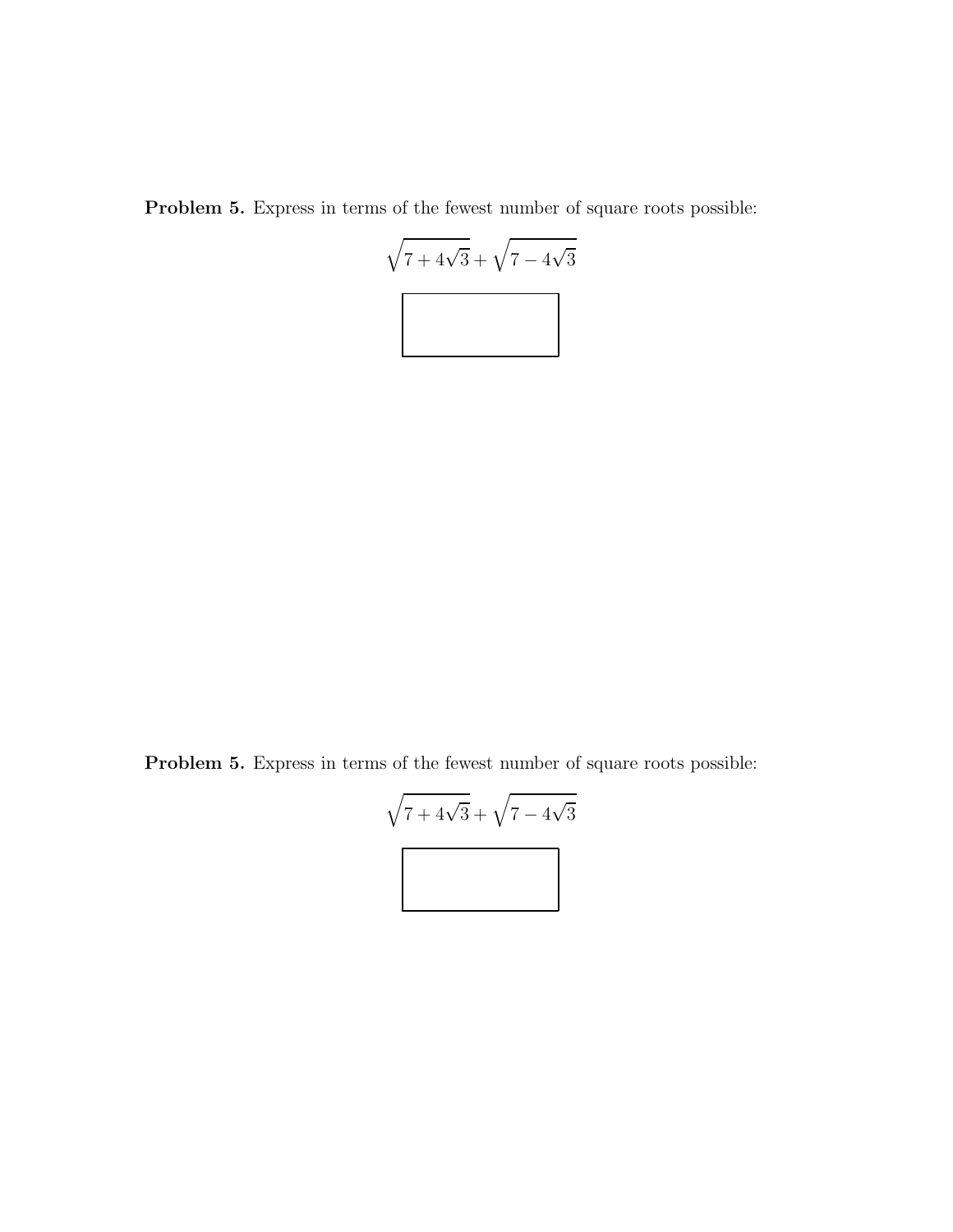**Problem 6.** A dartboard consists of three concentric circles of radius  $2^{\prime\prime}$ ,  $4^{\prime\prime}$ , and  $6^{\prime\prime}$ , and points are assigned as indicated when a dart lands in the various regions. If Zach throws many, many darts at the dartboard, never misses the board and is equally likely to hit any point in the board, what is his long-term average score?



**Problem 6.** A dartboard consists of three concentric circles of radius  $2^{\prime\prime}$ ,  $4^{\prime\prime}$ , and  $6^{\prime\prime}$ , and points are assigned as indicated when a dart lands in the various regions. If Zach throws many, many darts at the dartboard, never misses the board and is equally likely to hit any point in the board, what is his long-term average score?



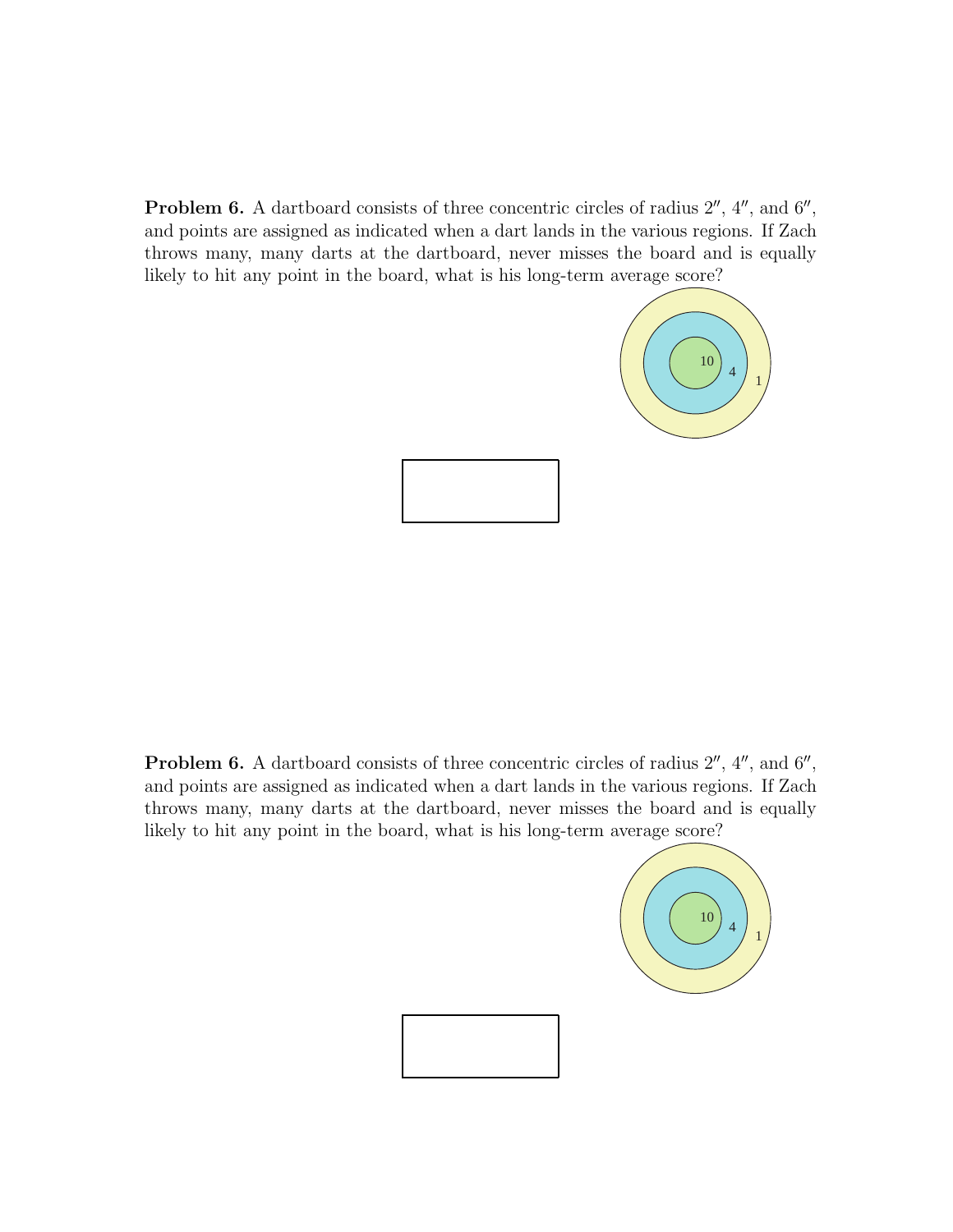Problem 7. What is the largest value of the function

 $f(x) = 2 \cos x - \cos 2x$ ?



Problem 7. What is the largest value of the function

$$
f(x) = 2\cos x - \cos 2x?
$$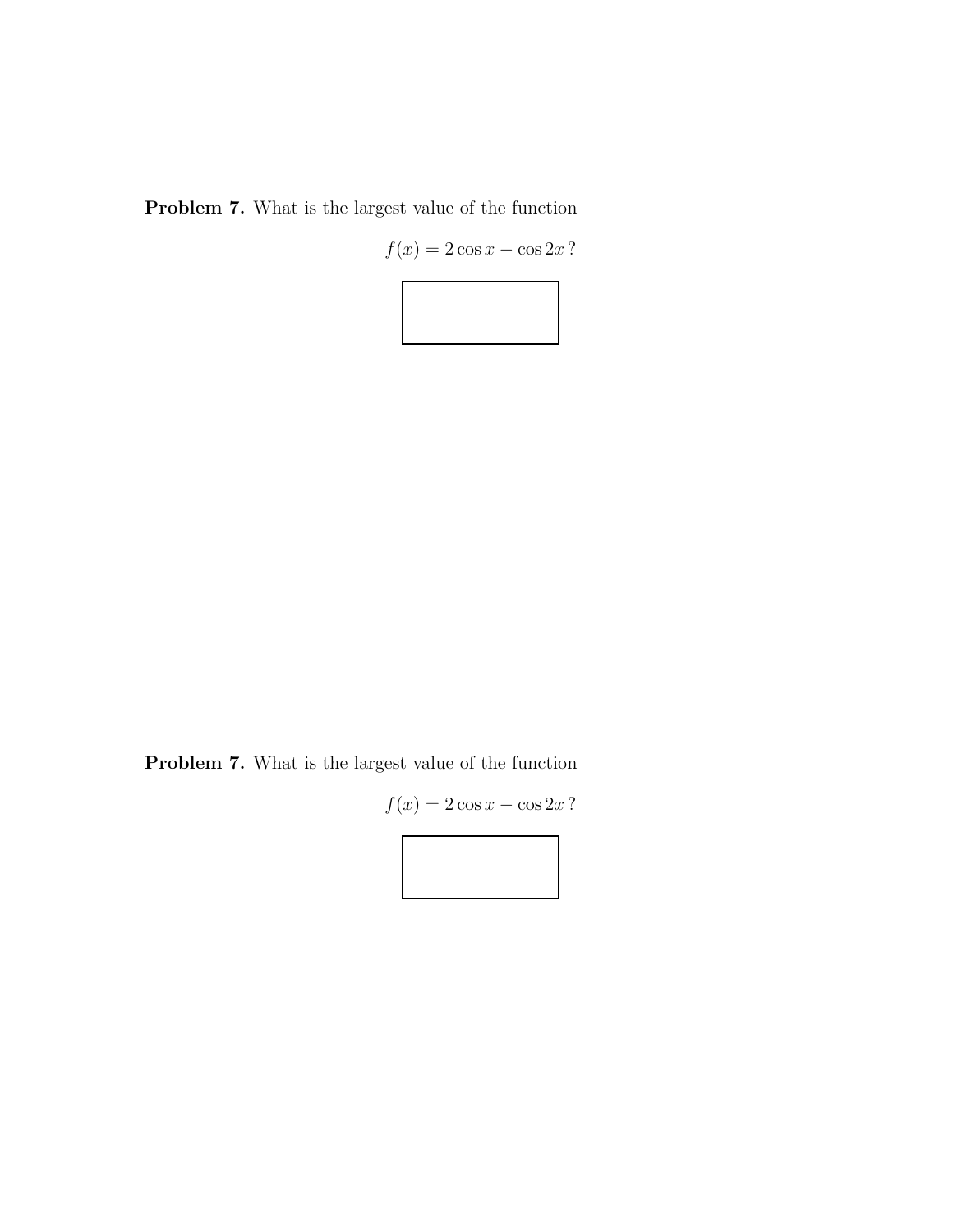Problem 8. Box A contains 2 red marbles and 1 black marble. Box B contains 3 red marbles and 2 green marbles. Stephanie selects a box at random and then chooses a marble from it at random. If she picks a red marble, what is the probability that she selected Box B?



Problem 8. Box A contains 2 red marbles and 1 black marble. Box B contains 3 red marbles and 2 green marbles. Stephanie selects a box at random and then chooses a marble from it at random. If she picks a red marble, what is the probability that she selected Box B?

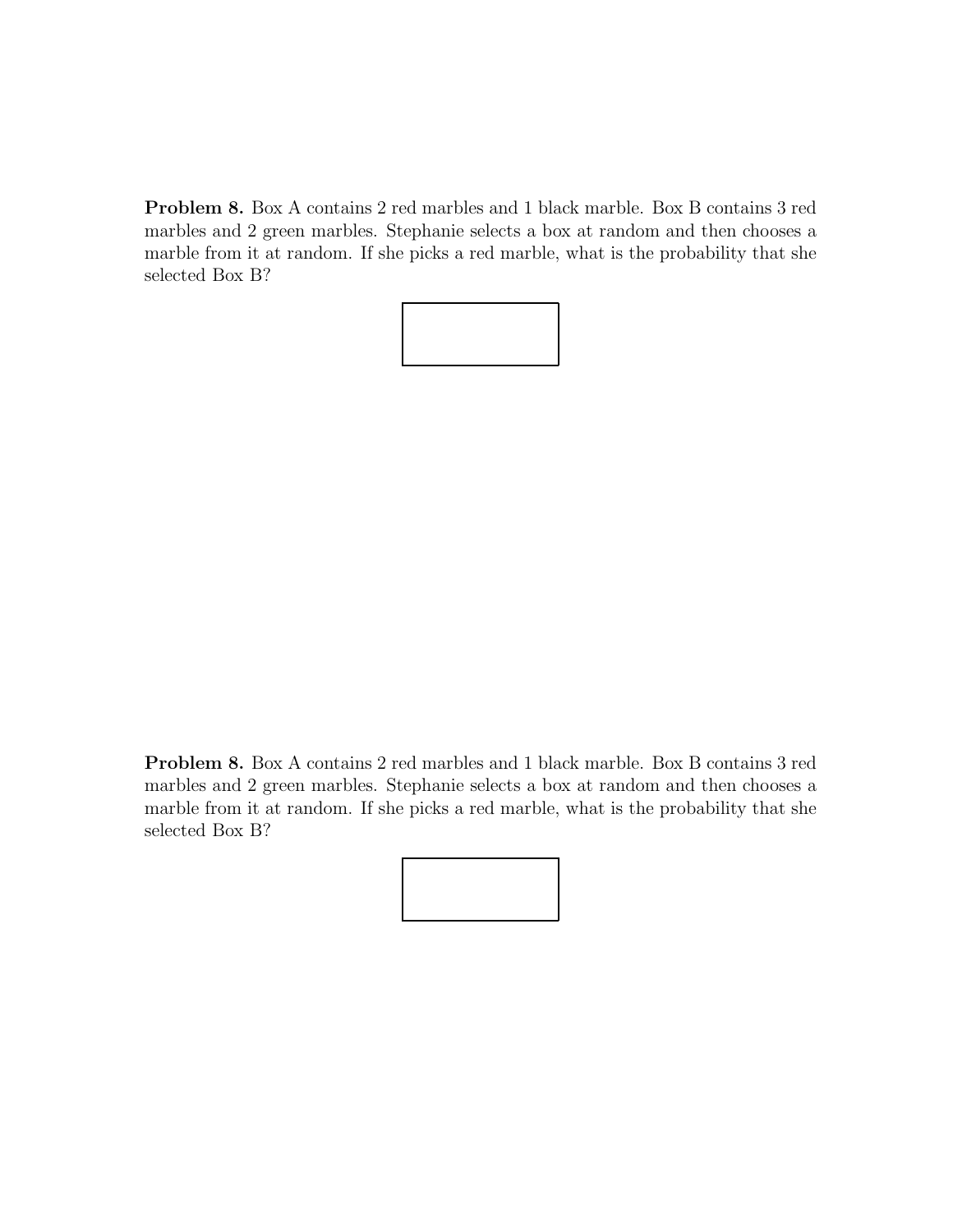**Problem 9.** In triangle  $\triangle ABC$ ,  $AB = 8$ ,  $AC = 3$ ,  $\angle BAC = 60^\circ$ . If  $\overline{AD}$  bisects  $\angle BAC,$  then what is  $CD?$ 



**Problem 9.** In triangle  $\triangle ABC$ ,  $AB = 8$ ,  $AC = 3$ ,  $\angle BAC = 60^\circ$ . If  $\overline{AD}$  bisects  $\angle BAC$ , then what is  $CD$ ?